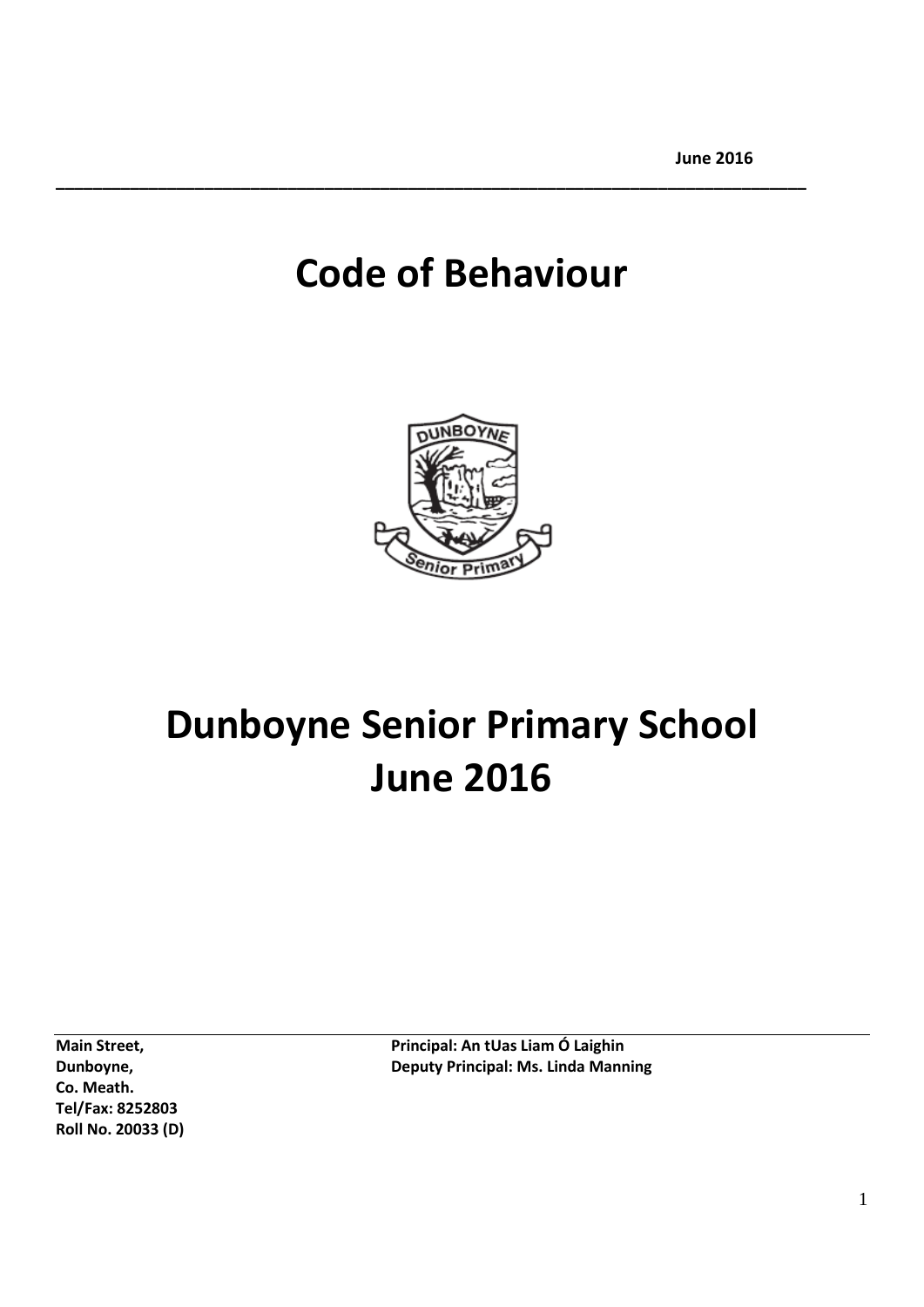## **Contents**

|                                           | Page      |
|-------------------------------------------|-----------|
| 1. Introduction                           | 3         |
| 2. Purpose and Aims of the Code           | 3         |
| 3. Responsibilities                       | 4         |
| 3.1 Adults/Teachers                       | 4         |
| 3.2 Pupils                                | 4         |
| 3.3 Parents/guardians                     | 7         |
| 4. Pupils with Special Needs              | 8         |
| <b>5. Rewards and Sanctions</b>           | 8         |
| 5.1 Incentives/Reward System              | 9         |
| 5.2 Inappropriate Behaviour               | 9         |
| 5.3 Sanctions                             | 9         |
| 5.4 Suspension and Expulsion              | 11        |
| 5.5 Appeals                               | 12        |
| 5.6 Removal of Suspension (Reinstatement) | 12        |
| 6. Communicating with Parents/guardians   | 12        |
| 7. Review                                 | 13        |
| 8. Appendix 1                             | 14        |
| 9. Appendix 2                             | <b>16</b> |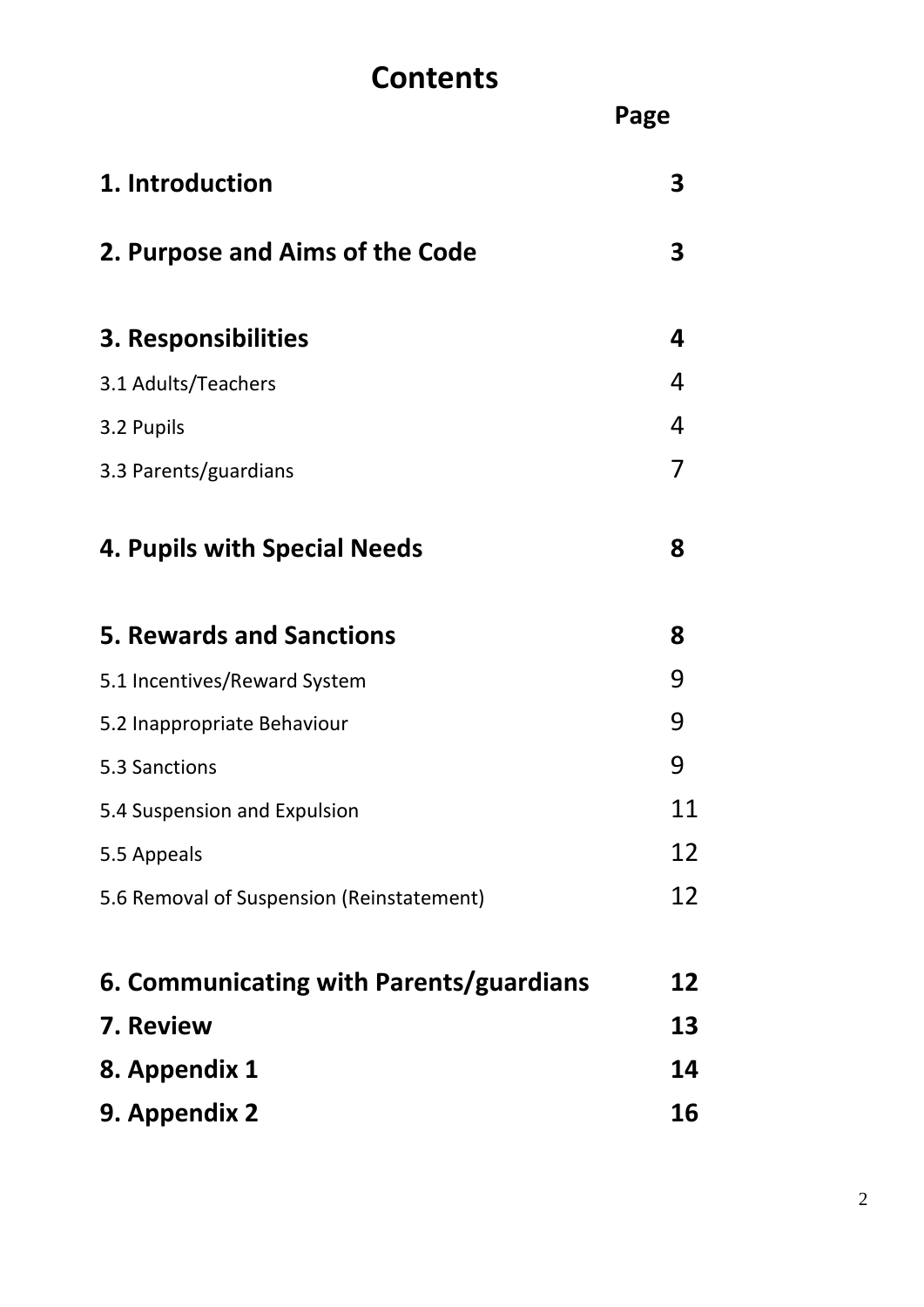## 1. **Introduction**

This Code of Behaviour document has been written by the staff of Dunboyne Senior Primary School. As a school we are concerned, not only with the academic development of our pupils but also with their emotional, social and moral growth.

The aim of our school community, i.e. Board of Management, staff, pupils and parents/guardians is to create a happy, caring and safe working environment for all.

We strive to create an environment where learning and teaching can take place successfully. Our Code of Behaviour is designed to help to achieve this goal. It places emphasis on the encouragement of and rewarding for good behaviour. Sanctions are also used.

Our Code of Behaviour relies on the fostering of good relations between Board of Management, teachers, pupils and parents/guardians. All parties share a common responsibility for the promotion of good behaviour by all with regard to school life. This applies both within the confines of the school building and when representing the school at external events.

Implementation of this Code of Behaviour policy is central to the provision of effective teaching and learning. It is a reflection of our school ethos and central to our Mission Statement.

## **2. Purpose and Aims of the Code**

#### **2.1 Purpose of the Code**

This Code is in place to:

- ensure equality and fairness and also to maintain standards of good behaviour in the school;
- ensure compliance with the school's obligations under the Education Welfare Act, 2000, in particular regarding suspension and expulsion and in relation to the procedures to be followed around a child's absence from school;
- Ensure compliance with the legal requirements and the good practice standards as set out in *Developing a Code of Behaviour: Guidelines for Schools, NEWB, (2008).* This document can be accessed at:

#### *[http://www.newb.ie/downloads/pdf/guidelines\\_school\\_codes\\_eng.pdf](http://www.newb.ie/downloads/pdf/guidelines_school_codes_eng.pdf).*

#### **2.2 Aims of the Code**

The code aims to:

- create a positive learning environment that encourages and reinforces appropriate behaviour;
- promote self-esteem and positive relationships;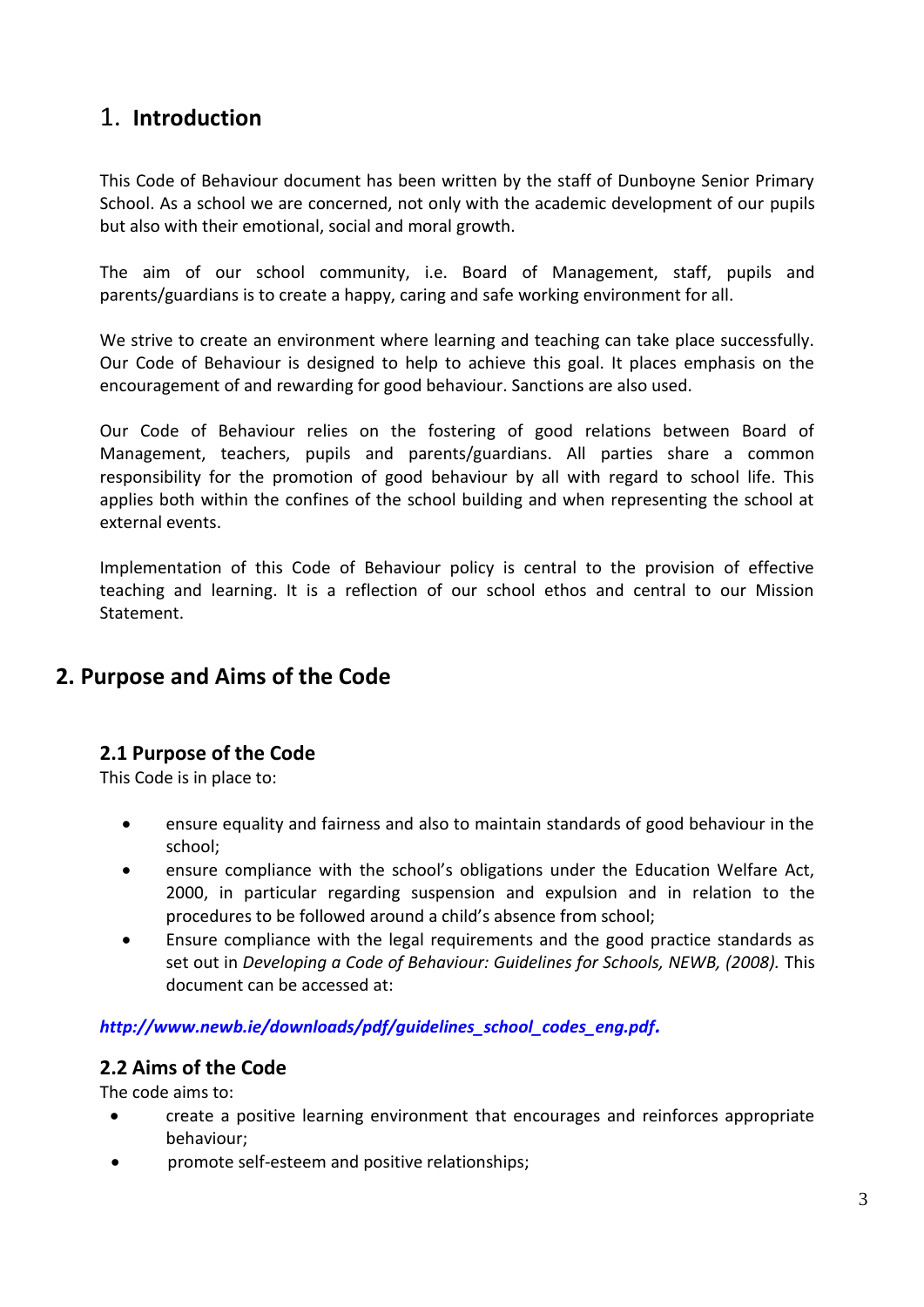- encourage consistency of response to both positive and negative behaviour;
- foster a sense of responsibility and self-discipline in pupils and to support appropriate behaviour patterns based on consideration and respect for the rights of others;
- facilitate the education and development of every child;
- foster caring attitudes to one another and to the environment;
- enable teachers to teach and pupils to learn without disruption;
- make sure that the school's expectations and strategies are widely known and understood through the school policies and that there is an ethos of open communication;
- encourage the involvement of both home and school in the implementation of this policy.

#### **3. Responsibilities**

#### **3.1 Adults/Teachers**

The adults encountered by the pupils at school have an important responsibility to model high standards of behaviour, both in their dealings with the pupils and with each other, as their example has an important influence on the pupils.

As adults we should aim to:

- create a positive climate with realistic expectations;
- promote positive behaviour, through example, honesty and courtesy;
- provide a caring and effective learning environment;
- encourage relationships based on kindness, respect and understanding of the needs of others;
- ensure fair treatment for all regardless of age, gender, race, appearance, ability and disability;
- show appreciation of the efforts and contribution of all;
- discourage physical aggression;

#### **3.2 Pupils**

Pupils can help enormously to make our school a positive, happy and effective learning environment by adhering to the school rules. (See Appendix 2)

#### **Class Rules**

At the beginning of each academic year, the class teacher will draft a list of class rules with the pupils. Class rules will be kept to a minimum and are devised with regard for the health, safety and welfare of all members of the school community. Where possible they emphasise positive behaviour (e.g. 'Walk' instead of 'Don't run'). Rules will be applied in a fair and consistent manner, with due regard to the age of the pupils and to individual differences. Where difficulties arise, parents/guardians will be contacted at an early stage.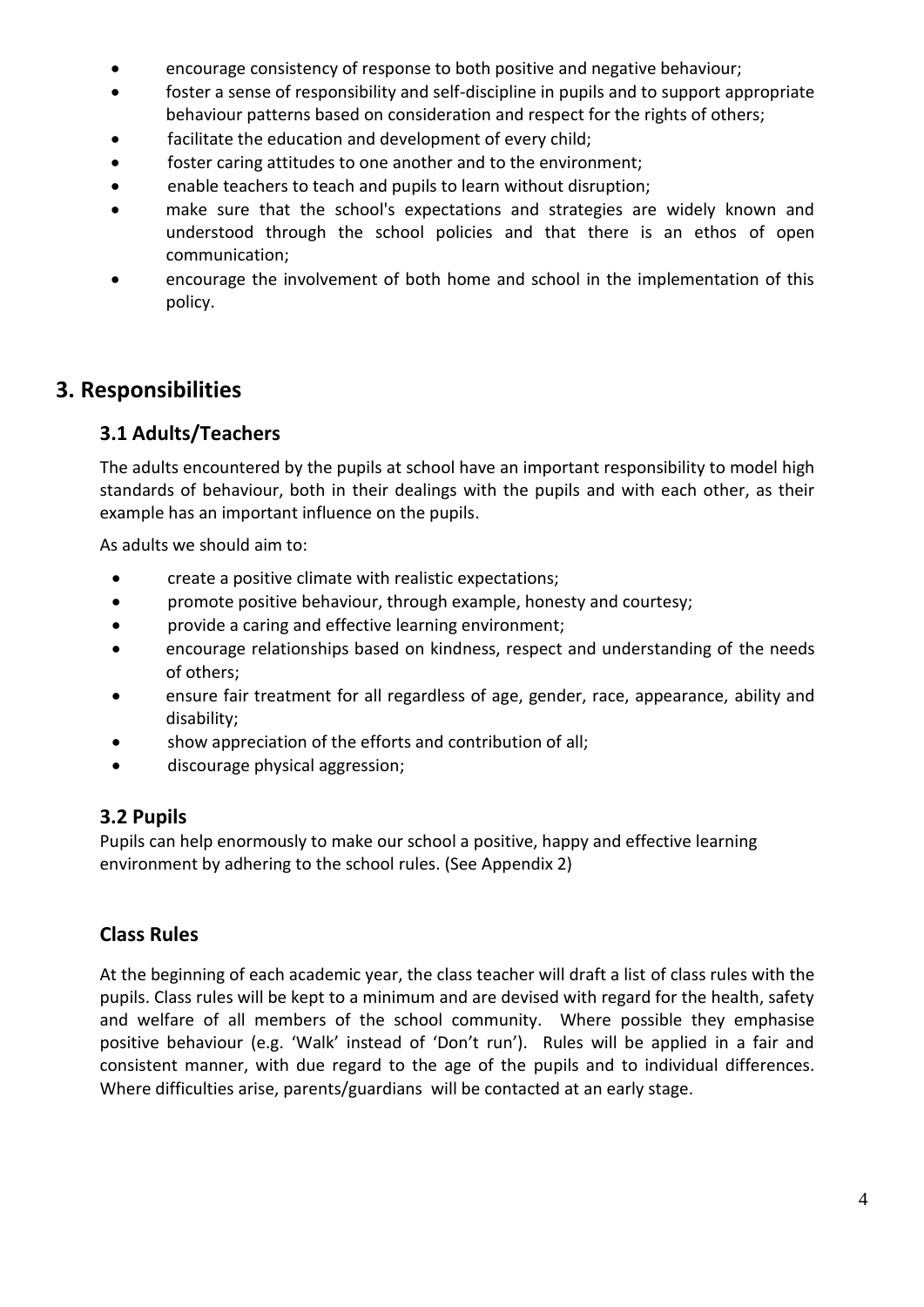#### **Behaviour in class**

Courtesy and respect are essential. Disrespectful behaviour towards other pupils, teachers or other members of staff (e.g. defiance, cheek, insolence) is unacceptable. Pupils must respect the right of other pupils to learn. Any behaviour which interferes with this right (e.g. constant disruption of the class, persistent distracting of others) is considered unacceptable behaviour. In order that pupils benefit from their work in class, full co-operation is required at all times. Pupils should co-operate with instructions given by the teacher.

#### **Behaviour in the Playground**

Pupils should treat others as they would like to be treated themselves. Any behaviour which endangers or offends others is not permitted. Rough behaviour e.g. fighting, kicking, spitting and pushing is forbidden. Games or activities considered to be dangerous shall be prohibited.

Any behaviour which interferes with other pupils' play is not permitted. Pupils may not leave the playground for any reason during breaks without permission of the supervising teacher; this includes re-entering the school building.

#### **Behaviour in the School Environment & Behaviour on School outings**

Respect and courtesy to others is essential. Any kind of verbal or physical abuse of other pupils is unacceptable. Use of foul language among pupils is unacceptable. Bullying or intimidation of other pupils is prohibited and is always regarded as a serious offence. Pupils must show respect for school property at all times. For reasons of safety and to minimise accidents, pupils should move about the school in an orderly manner.

Pupils are encouraged to be respectful of each other on their way to and from school. When on school outings, pupils are expected to wear their school uniform and to behave in an orderly manner and show respect for public property. They should always co-operate fully with their teachers and staff. Pupils participating in a sport organised by the school must comply with the Sports Code of Conduct – see Appendix 1.

#### **Bullying:**

Bullying is unwanted negative behaviour, verbal, psychological or physical conducted by an individual or group against another person (or persons) and which is repeated over time.

The following types of bullying behaviour are included in the definition of bullying:

- deliberate exclusion, malicious gossip and other forms of relational bullying, extortion, isolation and persistent name calling
- cyber-bullying
- identity-based bullying such as homophobic bullying, racist bullying, bullying based on a person's membership of the traveller community
- bullying of those with disabilities or special educational needs,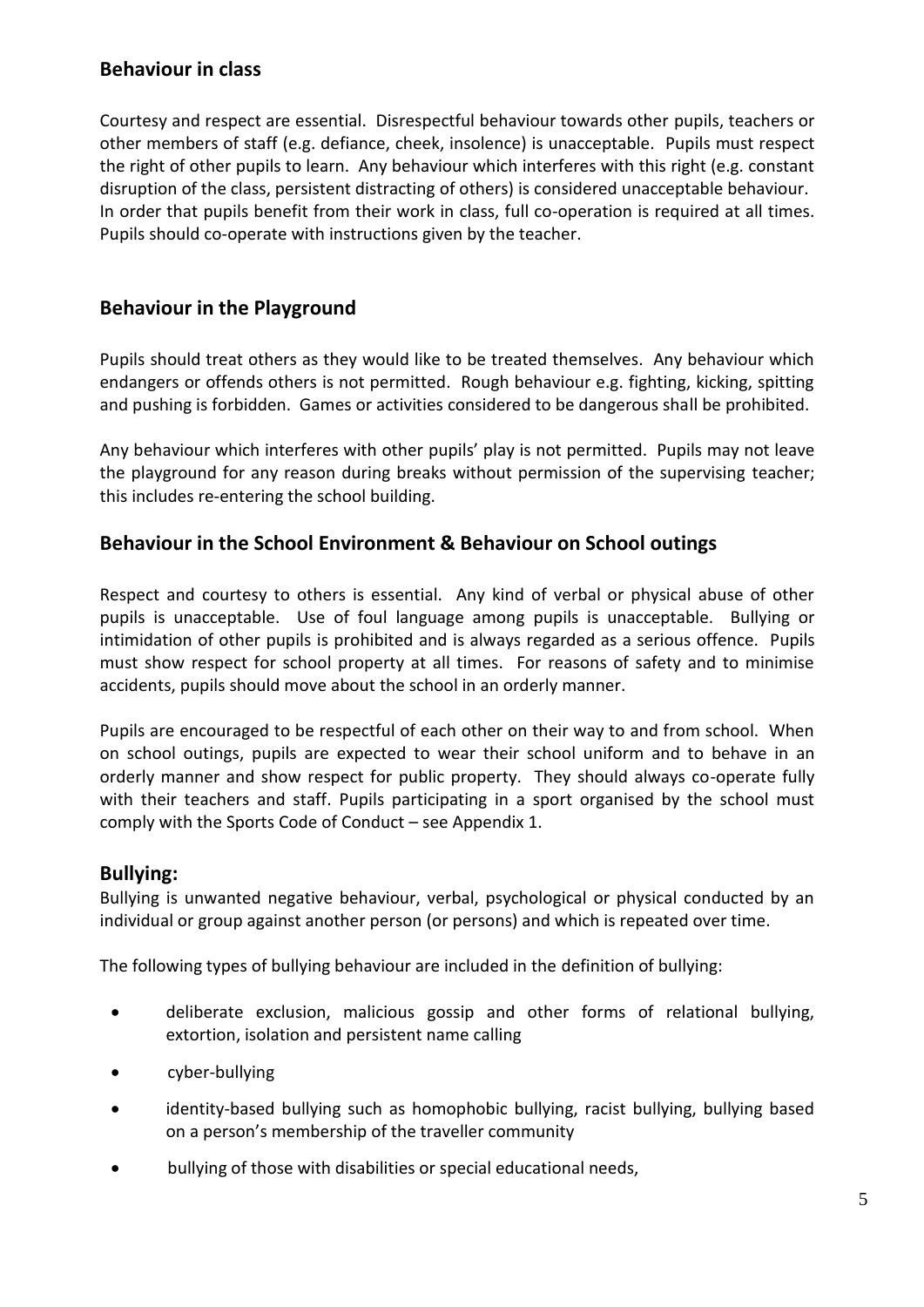- bullying of pupils who are deemed to be very clever and
- bullying of younger pupils

Isolated or once-off incidents of intentional negative behaviour including a once-off offensive or hurtful text message or other private messaging do not fall within this definition of bullying and should be dealt with, as appropriate, in accordance with the school's Code of Behaviour

However, in the context of this policy, placing a once – off offensive or hurtful public message, or statement on a social network site or other public forum where that message, image or statement can be viewed and/or repeated by other people will be regarded as bullying behaviour

Negative behaviour that does not meet this definition of bullying will be dealt with in accordance with our school's Code of Behaviour

The school takes particular care to intervene early in responding to the needs, fears or anxieties of individuals in a sensitive manner.

Issues in relation to bullying are explored continually during SPHE lessons and using Circle Time, Drama etc.

If a parent/guardian has any concerns which need to be discussed with a teacher, they should contact the teacher as soon as possible by phone call to the school secretary's office and note to the class teacher to arrange a convenient time for both parties to meet.

This arrangement ensures that all concerns are dealt with in a dignified, meaningful manner, without infringing on valuable teaching time.

Incidents of bullying will be dealt with in line with the school's **Anti Bullying Policy and Anti Cyber Bullying Policy** [copies can be downloaded from school website].

#### **School Opening and closing times [Clár ama na Scoile]**

- Assembly: 9.15a.m
- School begins: 9.20a.m.
- School Closes: 3.00p.m. Monday to Thursday
- School Closes: 2.55p.m. on Fridays

#### **Homework**

It is the policy of the school to give homework on a regular basis. The time taken for this will vary from child to child – about 1 hour for 3<sup>rd</sup> and 4<sup>th</sup> class pupils and 1 - 2 hours for 5<sup>th</sup> and 6<sup>th</sup> class pupils.

Homework is recorded in the pupil's homework journal. The homework journal is an important communication tool between parents/guardians and the school.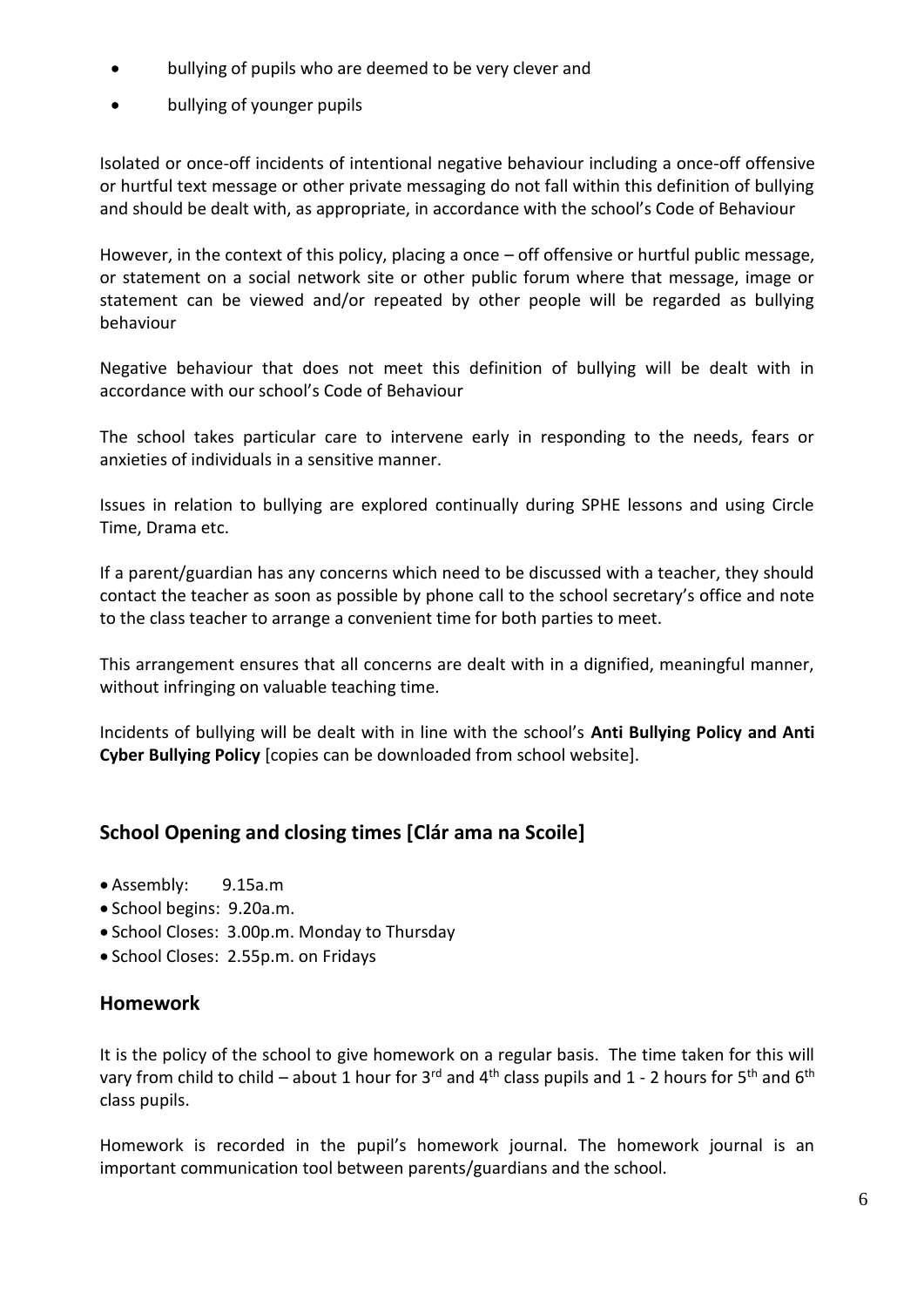Parents/guardians are strongly advised to take an active interest in their child's homework and parents/guardians should sign the homework journal to confirm that the work has been fully attempted.

If for some reason homework (or part of it) cannot be completed, parents/guardians are asked to note this in the homework journal.

Generally, homework is not given at weekends. Written work must be done neatly and carefully. Graffiti on textbooks and copy books is not permitted.

#### **School Uniform**

All pupils must wear the school uniform.

#### **Mobile Phones and Electronic Devices**

Mobile phones and other electronic devices are strictly forbidden. Any infringement of this rule will involve the confiscation of the phone or any other electronic device and it will only be returned to the parent or guardian of the pupil.

#### **3.3 Parents/guardians**

#### **What might be expected of/and by Parents/guardians**

Parents/guardians are expected to:

- Encourage their child to co-operate in implementing the Code of Behaviour
- Ensure their child attends school and are on time for school each day
- Equip their child with appropriate school materials, a sufficient healthy lunch and full uniform
- Take an active interest in their child's homework and sign the homework journal to say the work has been fully attempted
- Be courteous towards pupils, teachers and other staff
- Make an appointment to meet with a teacher/the Principal through the school office
- Respect school property and encourage their child to do the same
- Label coats and other personal property
- Strictly supervise pre-school pupils when on the school premises
- Comply with parking restrictions and access rules for vehicles to the school.

As the Board of Management is responsible for the safety, health, wellbeing and welfare of all staff and pupils, parents/guardians are not allowed to approach or reprimand another person's child on the school premises.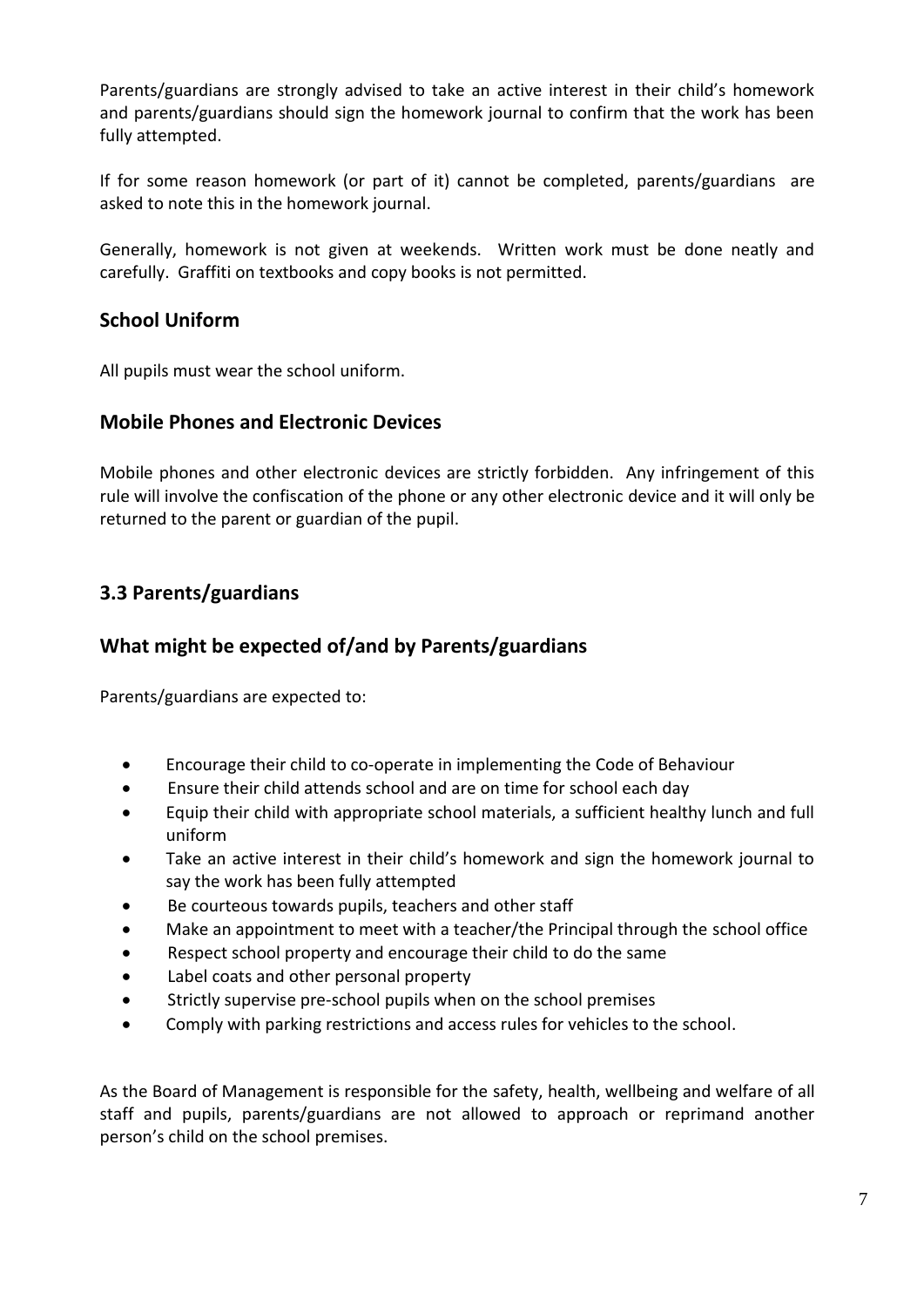#### **Attendance/Education Welfare Act**

Under the Education Welfare Act 2000, absences or lateness must be explained by a brief note and signed by a parent/guardian. Absences of 20 days or more must be referred by the school to the Child and Family Agency (Tusla). The Education Welfare Officer is available to support parents/guardians of pupils with attendance issues. Daily attendance and punctuality are required from pupils. When a pupil has to leave school early (i.e. before 3.00pm) a note from parents/guardians must be brought to the class teacher stating the time at which the pupil is to leave. The Parent/designated adult who is collecting the child must report to the secretary's office before collecting their child

## **4. Pupils with Special Needs**

All pupils are required to comply with the Code of Behaviour. However the school recognises that pupils with special needs may require assistance in understanding certain rules. Specialised behaviour plans will be put in place in consultation with parents/guardians and the class teacher, learning support/ resource teacher, and the Principal will work closely with home to ensure that optimal support is given. Cognitive development will be taken into account at all times. Professional advice from psychological assessments will be considered.

The pupils in the class or school may be taught strategies to assist a pupil with special needs adhere to the rules and thus provide peer support. This will be done in a supportive and safe way, acknowledging and respecting the difference in all individuals.

## **5. Rewards and Sanctions**

#### **5.1 Incentives/Reward System**

Part of the vision of Dunboyne Senior Primary School is to help pupils achieve their personal best and thus prepare them for further education, life and work. We recognise that there are many different forms of intelligence and similarly that pupils use a variety of approaches to solve problems. Our reward system seeks to provide encouragement to all pupils of all abilities and talents. Pupils will be encouraged, praised and listened to by adults in the school. Praise is earned by the maintenance of good standards as well as by particularly noteworthy personal achievements. Rates of praise for behaviour should be as high as for work.

The following are some samples of how praise will be given:

- A quiet word or gesture to show approval;
- A comment in a pupil's copy or homework journal;
- A visit to another member of staff or to the Principal for commendation;
- A word of praise in front of a group or class;
- Delegating some special responsibility or privilege;
- A mention to parent, written or verbal communication;
- 'Bualadh Bos' in class.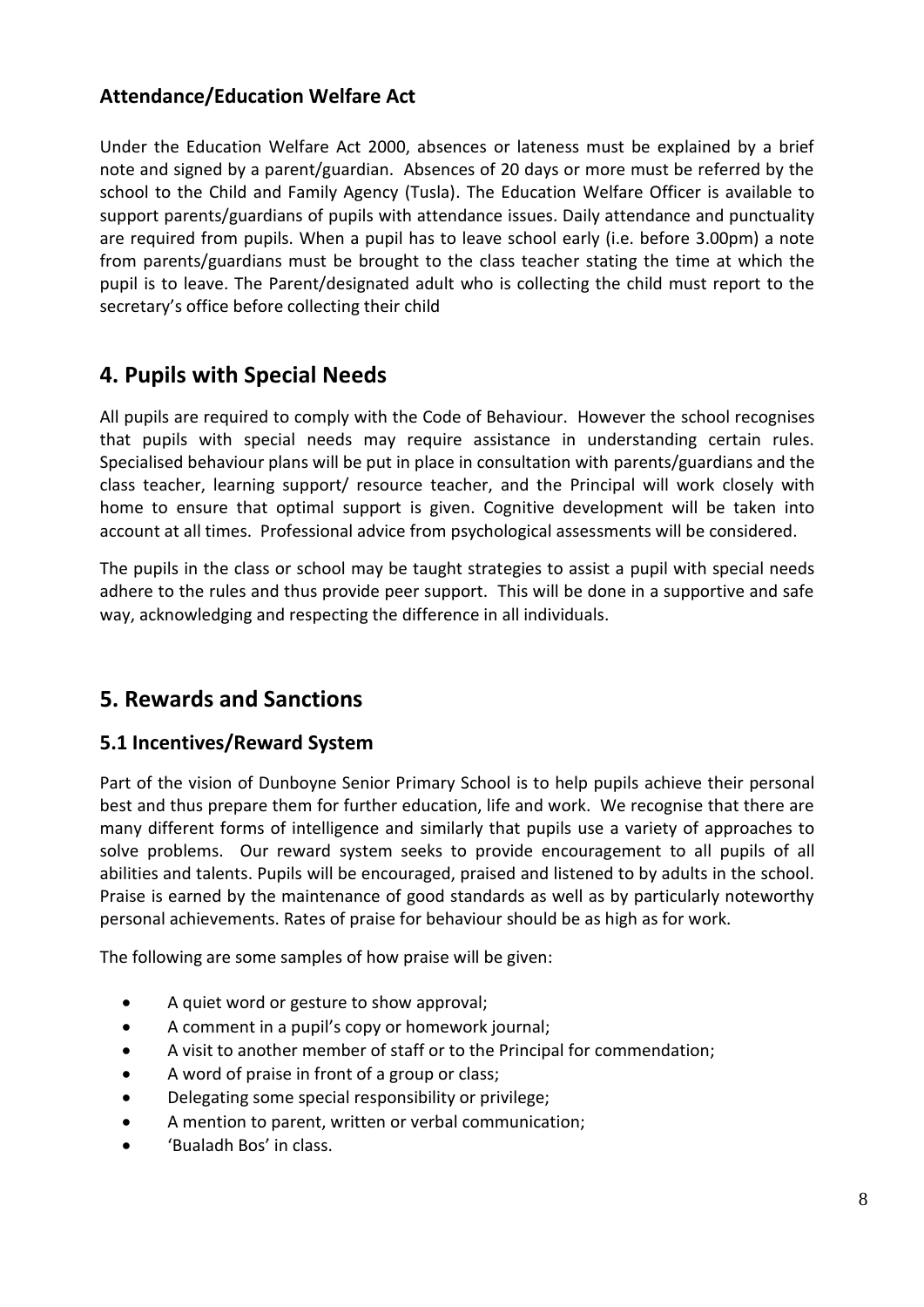Field trips, annual school tours and inter class leagues are rewards for those who have consistently strived to behave well.

#### **5.2 Inappropriate Behaviour**

Three levels of misbehaviour are recognised: minor, serious and gross. All everyday instances of a minor nature are dealt with by the class teacher, or the supervising teacher at breaktimes. In cases of repeated serious misbehaviour or single instances of gross misbehaviour, parents/guardians will be involved at an early stage and invited to meet the teacher and/or the principal to discuss their child's behaviour.

Examples of minor misbehaviour include:

- Interrupting class work;
- Running in school building;
- Leaving seat without permission at lunch time;
- Leaving litter around school;
- Not wearing correct uniform;
- Being discourteous/unmannerly;
- Not completing homework without good reason;
- Bringing crisps and fizzy drinks into school etc.

Examples of serious misbehaviour include:

- Behaviour that is hurtful (including bullying, harassment, discrimination and victimisation);
- Behaviour that interferes with teaching and learning;
- Threats or physical hurt to another person;
- Damage to property;
- Theft;
- Bringing dangerous equipment to school;
- Leaving school/school activities without permission.

Examples of gross misbehaviour include:

- Verbal or physical assault on a teacher, member of staff or pupil;
- Aggressive, threatening or violent behaviour towards a teacher, member of staff or pupil;
- Serious theft:
- Serious damage to property;
- Serious bullying;
- Carrying drugs, alcohol, cigarettes.

#### **5.3 Sanctions**

The purpose of a sanction is to bring about a change in behaviour by:

- helping pupils to learn that their behaviour is unacceptable;
- helping them to recognise the effect of their actions and behaviour on others;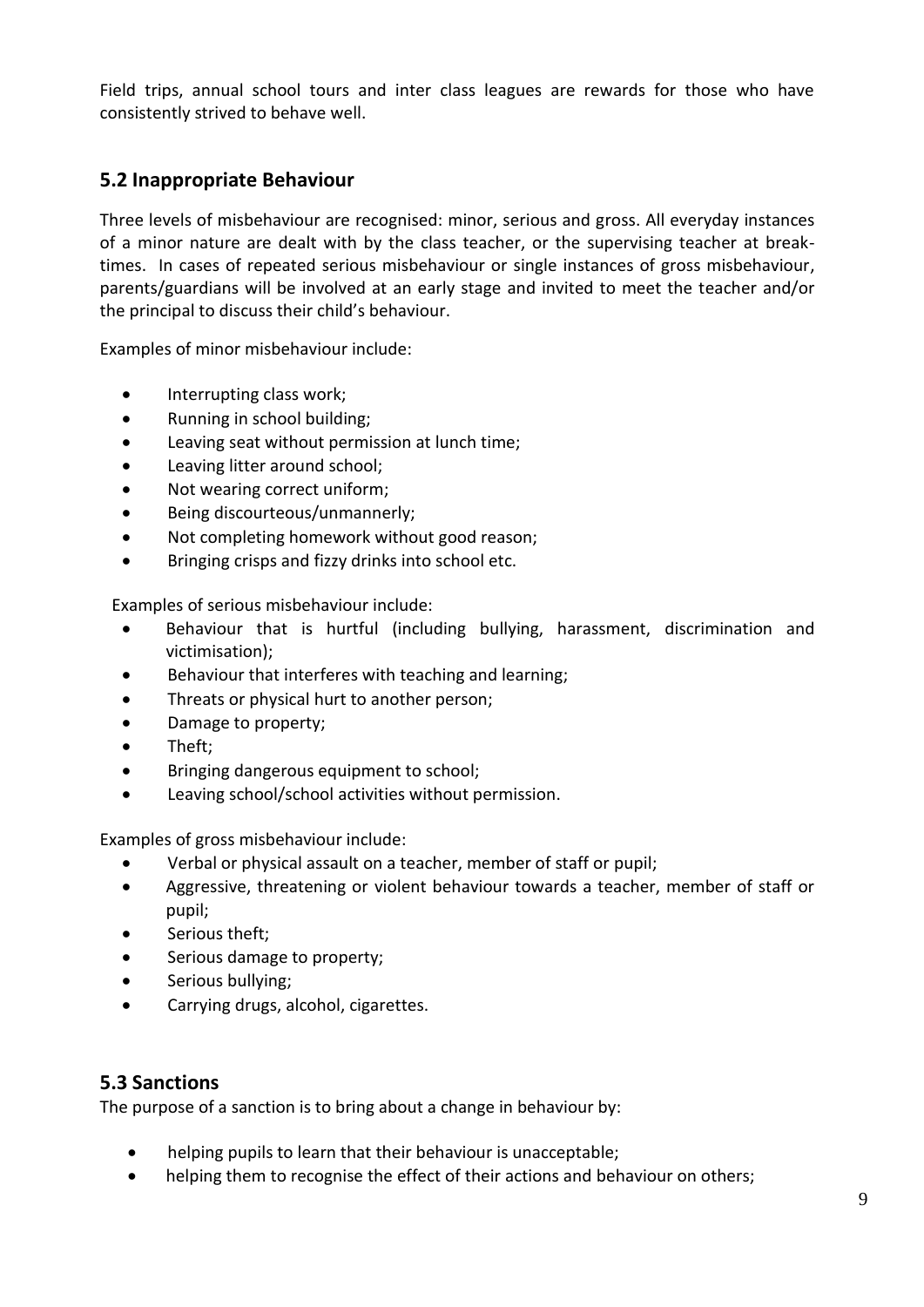- helping pupils (in ways appropriate to their age and development) to understand that they have choices about their own behaviour and that all choices have consequences;
- helping them to learn to take responsibility for their behaviour.

A sanction may also:

- reinforce the boundaries set out in the Code of Behaviour;
- signal to other pupils and to staff that their wellbeing is being protected.

In instances of more serious breaches of school standards, sanctions may be needed to:

- prevent serious disruption of teaching and learning;
- keep the pupil, other pupils or adults safe.

The following steps will be taken when a child behaves inappropriately. The list is by no means exhaustive. Teachers may put in place alternative measures bearing in mind the circumstances involved. The aim of any sanction is to prevent the behaviour occurring again and if necessary to help the pupil devise strategies for this.

- Reasoning with pupil;
- Verbal reprimand including advice on how to improve;
- Prescribing extra work;
- Consequence Sheet signed by parents/guardians ;
- Supervised detention during break;
- Referral to Principal;
- Communication with parents/guardians by class teacher;
- Temporary separation from peers within class and/or temporary removal to another class;
- Principal communicating with parents/guardians ;
- Loss of privileges;
- Exclusion (Suspension or Expulsion) from school (in accordance with Rule 130 of the Rules for National Schools as amended by circular and the Education Welfare Act 2000)

Usually sanctions will relate as closely as possible to the behaviour.

#### **5.3.1 Inappropriate Sanctions**

Inappropriate sanctions include:

- Physical punishment or the threat of physical punishment: physical chastisement of a pupil is illegal under Section 24 of the Non-Fatal Offences Against the Person Act 1997;
- Ridicule, sarcasm or remarks likely to undermine a pupil's self-confidence;
- Ridicule or private humiliation;
- Applying sanctions to whole groups or classes in cases of individual or small groups wrongdoing;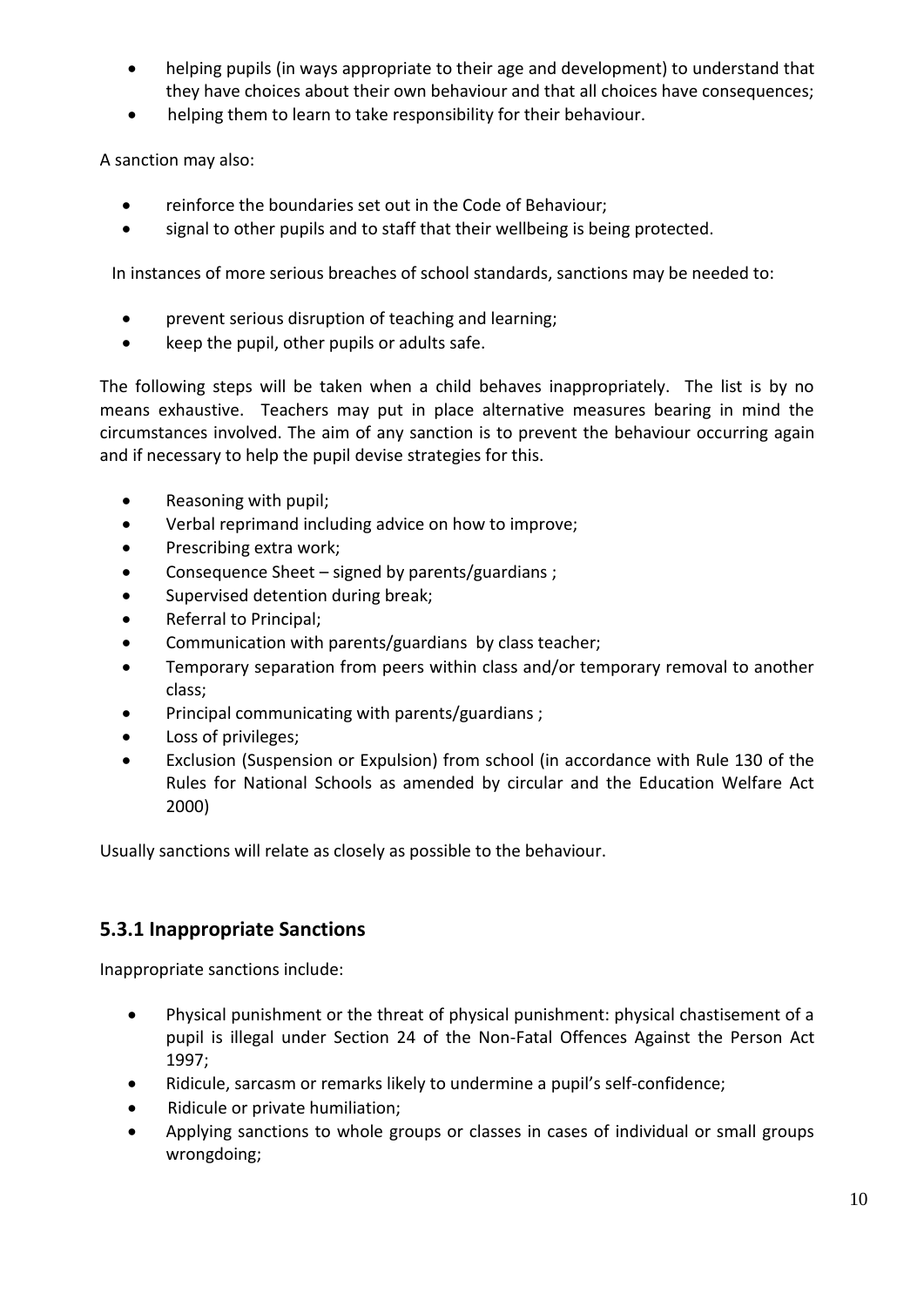- Leaving a pupil in an unsupervised situation (e.g. a corridor) while in the care of the school;
- Persistent isolation of, or ignoring, a pupil in class;
- Sanctions that are used in a discriminatory way the Equal Status Acts 2000 to 2004 require that schools do not discriminate in the use of sanctions.

Temporarily removing a pupil from the classroom to a supervised location may be appropriate in the interests of classroom management in order to ensure the learning of other pupils and to help the individual pupil to recognise and learn about the impact and consequences of their behaviour. However, consistently denying a pupil access to a particular part of the curriculum as a general sanction would not be appropriate.

#### **5.3.2 The School's Duty of Care to Pupils**

All teachers should ensure that, in applying a sanction, the duty of care to the pupil is maintained. The teacher's duty of care is a professional duty of care, reflecting the teacher's training, skill and knowledge. This duty requires that a pupil is appropriately supervised at all times while at school.

#### **5.4 Suspension and Expulsion**

Suspension is defined as 'requiring the pupil to absent himself/herself from the school for a specified, limited period of school days' (NEWB guidelines, p.70). Exclusion for part of a school day, as a sanction, or asking parents/guardians to keep a pupil from school, as a sanction, counts as suspension. Suspension will be considered as part of a range of sanctions where a pupil has engaged in a serious or gross misbehaviour. While suspension should be a proportionate response to the behaviour that is causing concern, a single instance of serious misbehaviour may be grounds for suspension. The decision to suspend will be based on the following grounds:

- The seriously detrimental effect on the education of the other pupils of the pupil's behaviour to date;
- Whether the pupil's continued presence in the school constitutes a threat to safety;
- The pupil is responsible for serious damage to property.

The purpose of suspension includes: providing a respite for staff and pupils, giving the pupil time to reflect on their actions and the staff time to plan ways of helping the pupil to change their behaviour. Suspension shall be used as part of an agreed plan to address the pupil's behaviour.

The procedures in respect of suspension are those outlined in section 11.5 of the NEWB 'Developing a Code of Behaviour: Guidelines for Schools'. The Principal can suspend pupils for periods of up to three days. If a suspension for a longer period is being proposed, the Principal should refer to the Board of Management for consideration and approval. Reports to the Board and to the relevant authorities should be made in line with NEWB guidelines.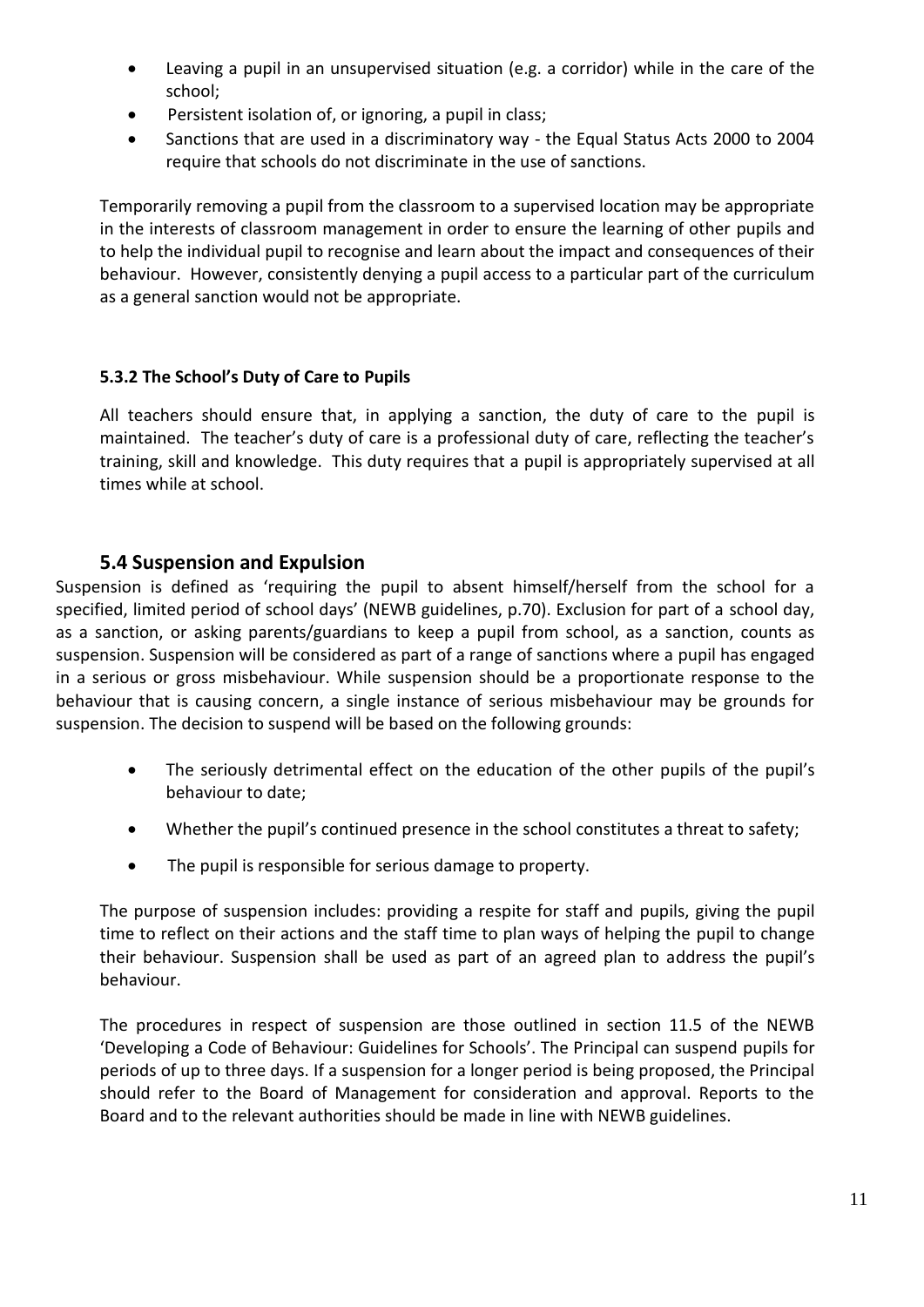(Refer to pages 70-78, Developing a Code of Behaviour: Guidelines for Schools, NEWB, 2008 *[http://www.newb.ie/downloads/pdf/guidelines\\_school\\_codes\\_eng.pdf](http://www.newb.ie/downloads/pdf/guidelines_school_codes_eng.pdf)*

#### **Expulsion (permanent exclusion)**

Under the Education Welfare Act, 2000, 'A *pupil shall not be expelled from a school before the passing of twenty school days following the receipt of a notification under this section by an educational welfare officer' (Section 24(4))*. It is the right of a Board of Management to take '…*such other reasonable measures as it considers appropriate to ensure that good order and discipline are maintained in the school concerned and that the safety of pupils is secured.' (Section 24(5)).*

The Board of Management has the authority to expel a pupil. This authority will be exercised in line with the procedures outlined on pages 80-87, Developing a Code of behaviour: Guidelines **Exercise for** School, NEWB, 2008. [http://www.newb.ie/downloads/pdf/guidelines\\_school\\_codes\\_eng.pdf.](http://www.newb.ie/downloads/pdf/guidelines_school_codes_eng.pdf)

#### **5.5 Appeals**

Under Section 29 of the Education Act, 1998, parents/guardians are entitled to appeal to the Secretary General of the Department of Education and Skills against some decisions of the Board of Management, including (1) expulsion (permanent exclusion from a school) and (2) suspension for a period which would bring the cumulative period of suspension to 20 school days or longer in any one school year. Appeals must generally be made within 42 calendar days from the date the decision of the school was notified to the parent or pupil. (See Circular 22/02). Parents/guardians will be informed of their entitlement to appeal a decision of the Board of Management in relation to suspension or expulsion by letter from the Chairperson of the Board /Principal. Parents/guardians will be given a copy of Circular 22/02 and related forms. (Section 12, Circular 22/02 – Processing of an Appeal). *http://www.newb.ie/downloads/pdf/guidelines\_school\_codes\_eng.pdf.* 

#### **5.6 Removal of Suspension (Reinstatement)**

Following or during a period of suspension, the parent/s may apply to have the pupil reinstated to the school. The parent/s must give a satisfactory undertaking that a suspended pupil will behave in accordance with the school's Code of Behaviour and the Principal must be satisfied that the pupil's reinstatement will not constitute a risk to the pupil's own safety or that of the other pupils or staff. The Principal will facilitate the preparation of a behaviour plan for the pupil if required and will re-admit the pupil formally to the class.

## **6. Communicating with Parents/guardians**

Parents/guardians of incoming pupils are provided with a copy of the Code of Behaviour.

Communicating with parents/guardians is central to maintaining good, positive relationships with pupils in our school.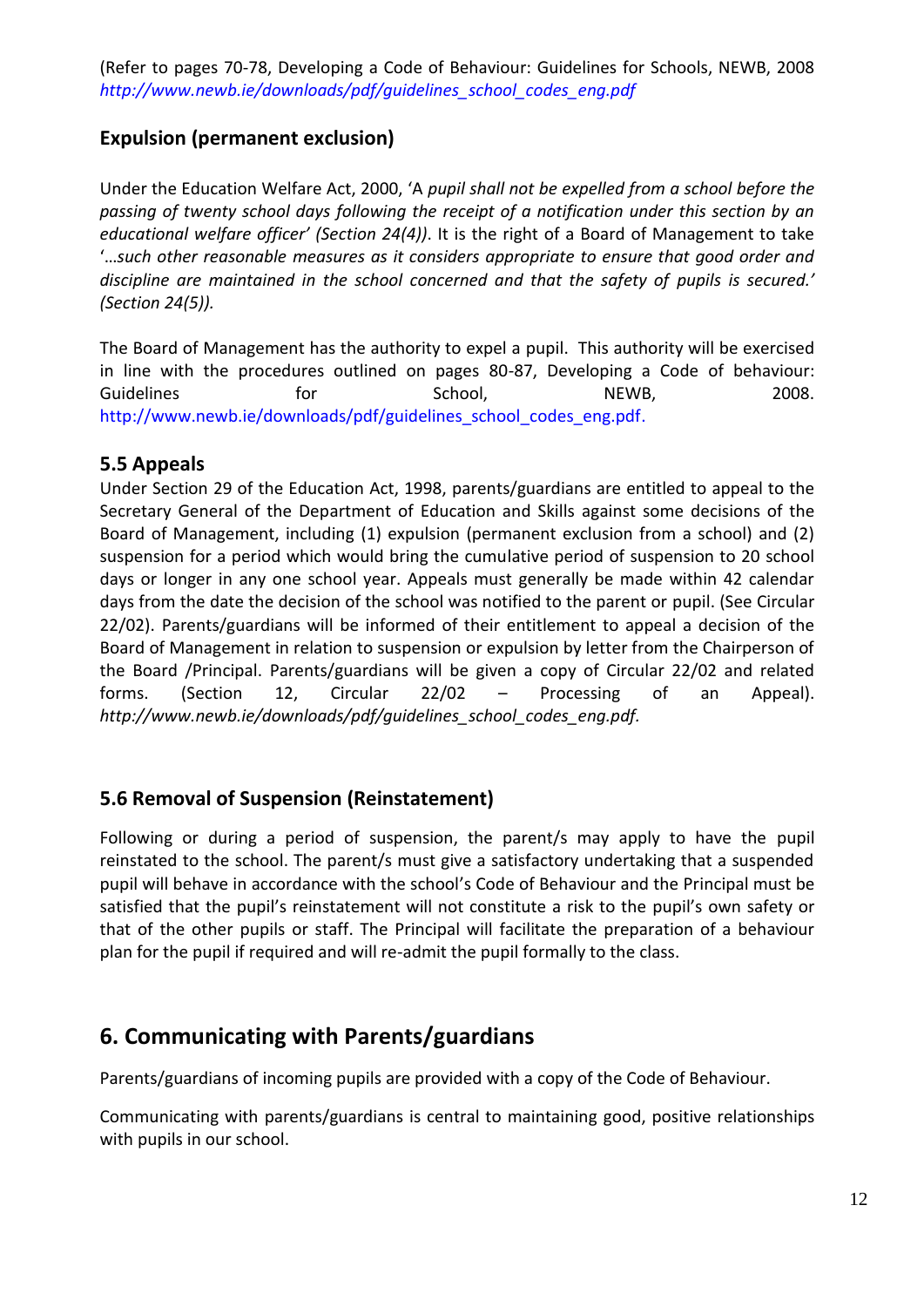A high level of co-operation and open communication is seen as an important factor encouraging positive behaviour in the school. Structures and channels designed to maintain a high level of communication among staff and between staff, pupils and parents/guardians have been established and are being reviewed regularly.

Parents/guardians are encouraged to talk in confidence to the class teacher about any significant developments in a child's life, in the past or present, which may affect the child's behaviour or any other concerns that may arise.

The following methods of communication are to be used within the school:

- Informal/formal parent/teacher communication;
- Pupils' homework journal;
- Letters/notes from school to home and from home to school;
- Newsletters/school web-site.

#### **7. Review**

This Policy will be reviewed in May 2017.

#### **Ratification**

This Policy was ratified by the Board of Management on

Signed:

Chairperson of the Board of Management.

Dunboyne Senior Primary School is under the patronage of the Catholic Bishop of Meath and operates in a spirit of respect, inclusiveness, fairness and equality for all.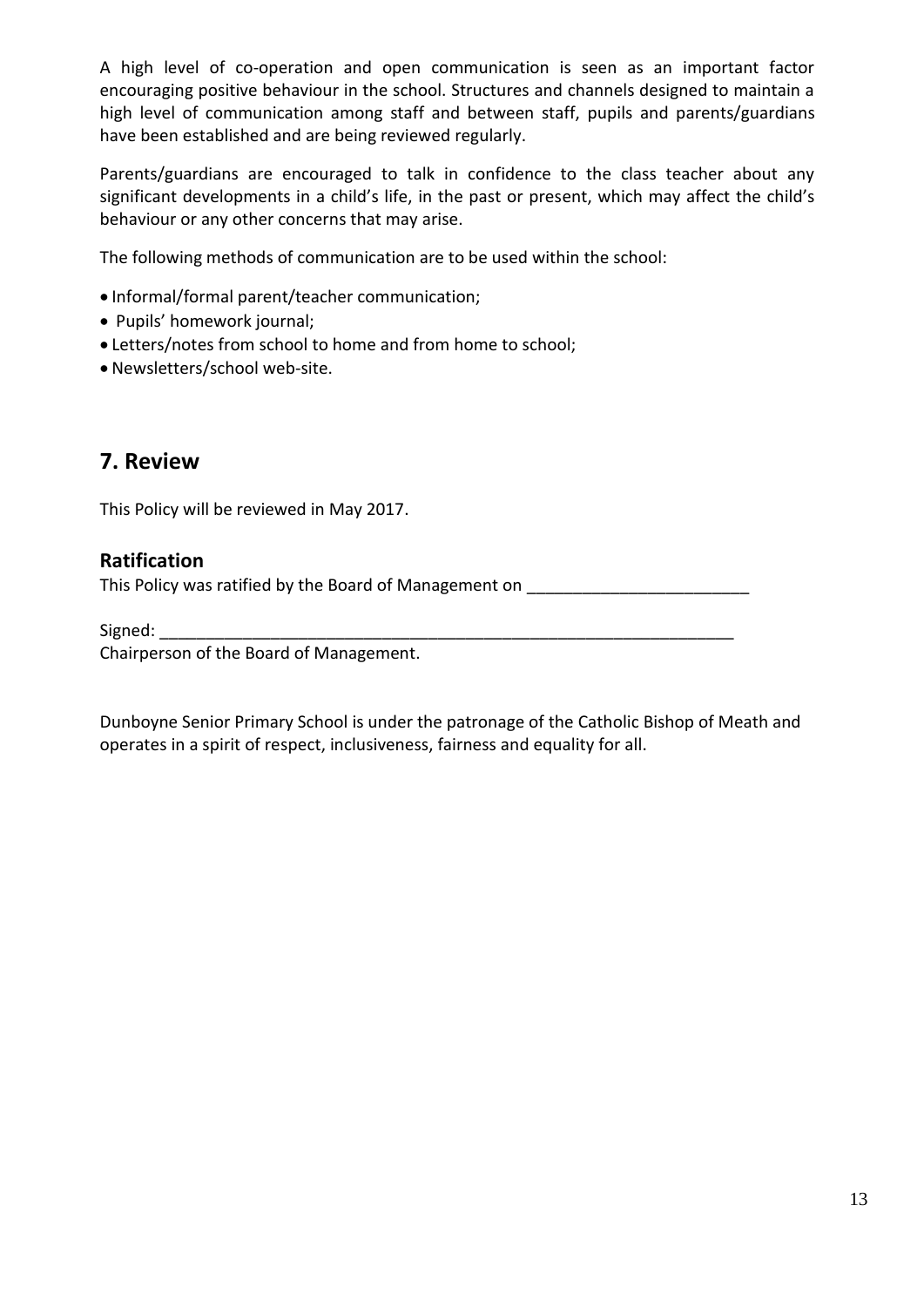## **Appendix 1**

## **Dunboyne Senior Primary School Sports Code of Conduct**

## **How I treat Myself.**

❖ If I play below my best but try my best, I should not blame myself for a defeat. A defeat, the same as a victory, is brought about by a team.

## **Players from opposing teams.**

- ❖ I should shake hands before and after the match.
- ❖ I should treat our opponents with respect.
- ❖ I should wish them well whether they win or lose.
- ❖ I should never deliberately hit an opponent.
- ❖ I should never lose my temper.

## **Our Own Team Coaches.**

- ❖ I should respect our own team coaches.
- ❖ If I'm not picked to play in a match, I shouldn't complain.
- ❖ I should never use bad language.
- ❖ I should never be cheeky or back answer our own team coaches.
- ❖ If our own team coach is giving a pep talk or advising us, I should not interrupt.

## **Supporters and Coaches of Other Teams.**

- ❖ I should respect adults supporting and coaching other teams.
- ❖ I should not use bad language.
- ❖ I should never give cheek to them.
- ❖ I should wish them well if I meet them after a game.

## **Fellow players.**

- ❖ I should respect our fellow players and treat them as part of a team.
- ❖ The team includes the players and the substitutes the full panel.
- ❖ I should show loyalty to everyone on our team.
- ❖ I should encourage my team mates and support them, even when they make mistakes.
- ❖ I should remember my team mates are always trying their best.

## **Referees**

❖ I should respect the referee as he/she is in charge of the match.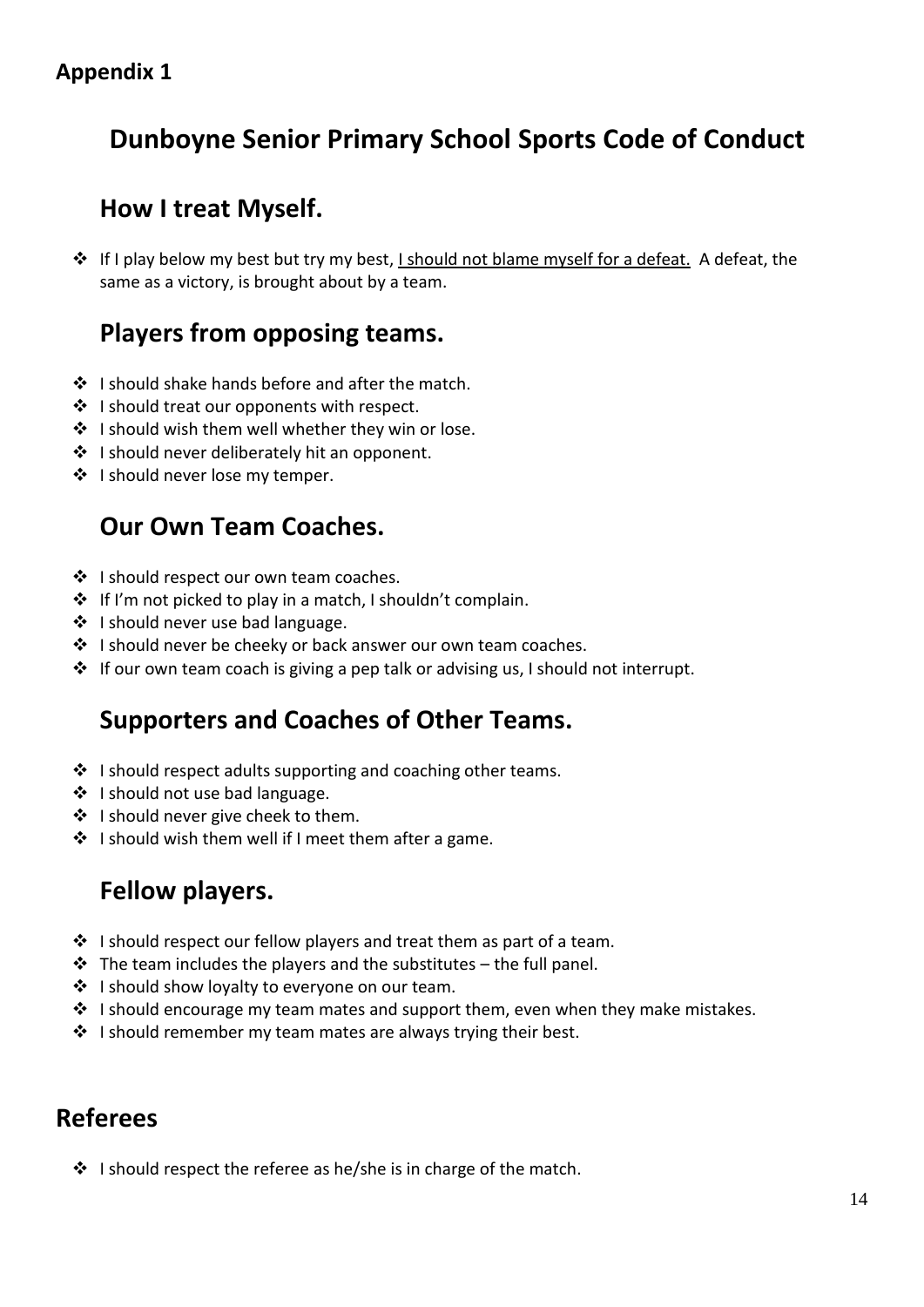- ❖ I should never give cheek or use bad language to the referee.
- ❖ I should remember that I can never change a referee's decision no matter what I say or do/a referee's decision is always final.
- ❖ If the referee's decision seems unfair, I should not give out, sulk, blame other people; instead I should get on with the game.
- ❖ I should shake hands with the referee and thank him/her after the game.

**When participating in sport organised by Dunboyne Senior Primary School I agree to follow the above Sports Code of Conduct.**

**Player's Signature: ……………………………... Mother's Signature ………………………**

**Father's Signature: …………………...................**

| Date: |
|-------|
|       |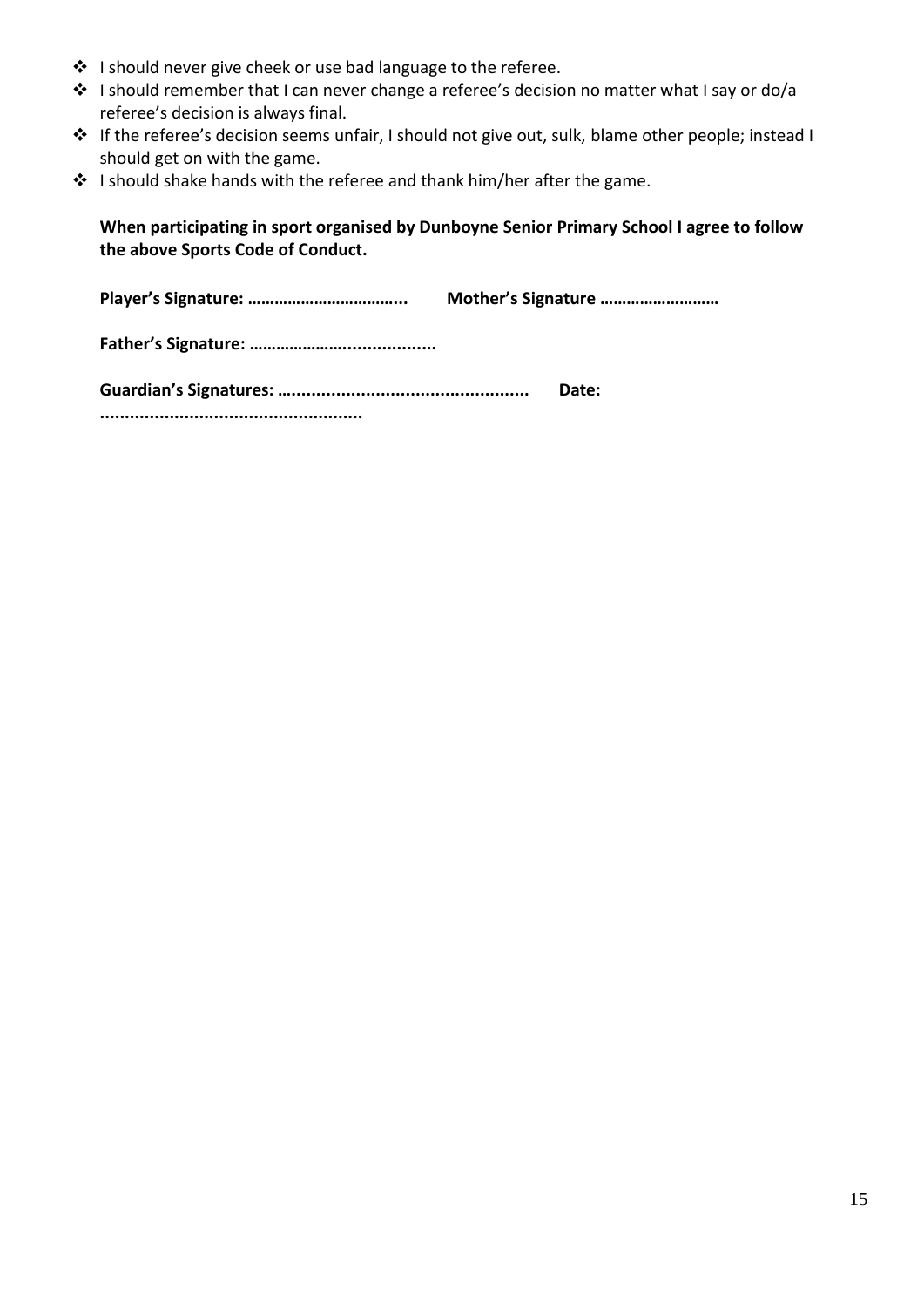## **Appendix 2**



## **DUNBOYNE SENIOR PRIMARY SCHOOL**

#### **Rules of the School**

**Safety:** For my own safety and that of others I should:

- a) Be careful coming to and going from school.
- b) Always walk while in the school building.
- c) Remain seated at all times in class and while eating lunch.
- d) Bring a note of explanation following absences.
- e) Never leave the school grounds without the permission of the Principal.

**Caring for myself:** For the care of my-self I should always:

- a) Respect myself and my property, keeping the area around my desk, my school bag, books and copies in good order.
- b) Be in the school line at 9.15 a.m.
- c) Show respect for my school and be proud to wear the complete school uniform every day.
- d) Be aware of my personal cleanliness.
- e) Bring a sensible, nutritional lunch to school. Crisps, minerals, chocolate, sweets and chewing gum are not permitted (including Fridays).
- f) Do **my best** in school by listening carefully, working as hard as I can and by completing my homework.

**Caring for others:** For the care of others I should always:

- a) Be kind and respectful to teachers, staff members and fellow pupils by being mannerly and polite, by taking turns and by remaining silent and orderly in my class line.
- b) Behave well in class so that my fellow pupils and I can learn.
- c) Be truthful and honest at all times.
- d) Show respect for the property of my fellow pupils, the school building and grounds.
- e) Keep my school clean, by bringing unfinished food and drinks, cartons, wrappers etc, home.

#### **Bullying:**

Never bully others. Never allow others to bully me and if it happens tell my parents/guardians and my teacher. Bullying is always unacceptable.

#### **When attending Dunboyne Senior Primary School I agree to follow the above school rules.**

| Pupil's Signature:         |  |
|----------------------------|--|
| Mother's Signature:        |  |
| <b>Father's Signature:</b> |  |